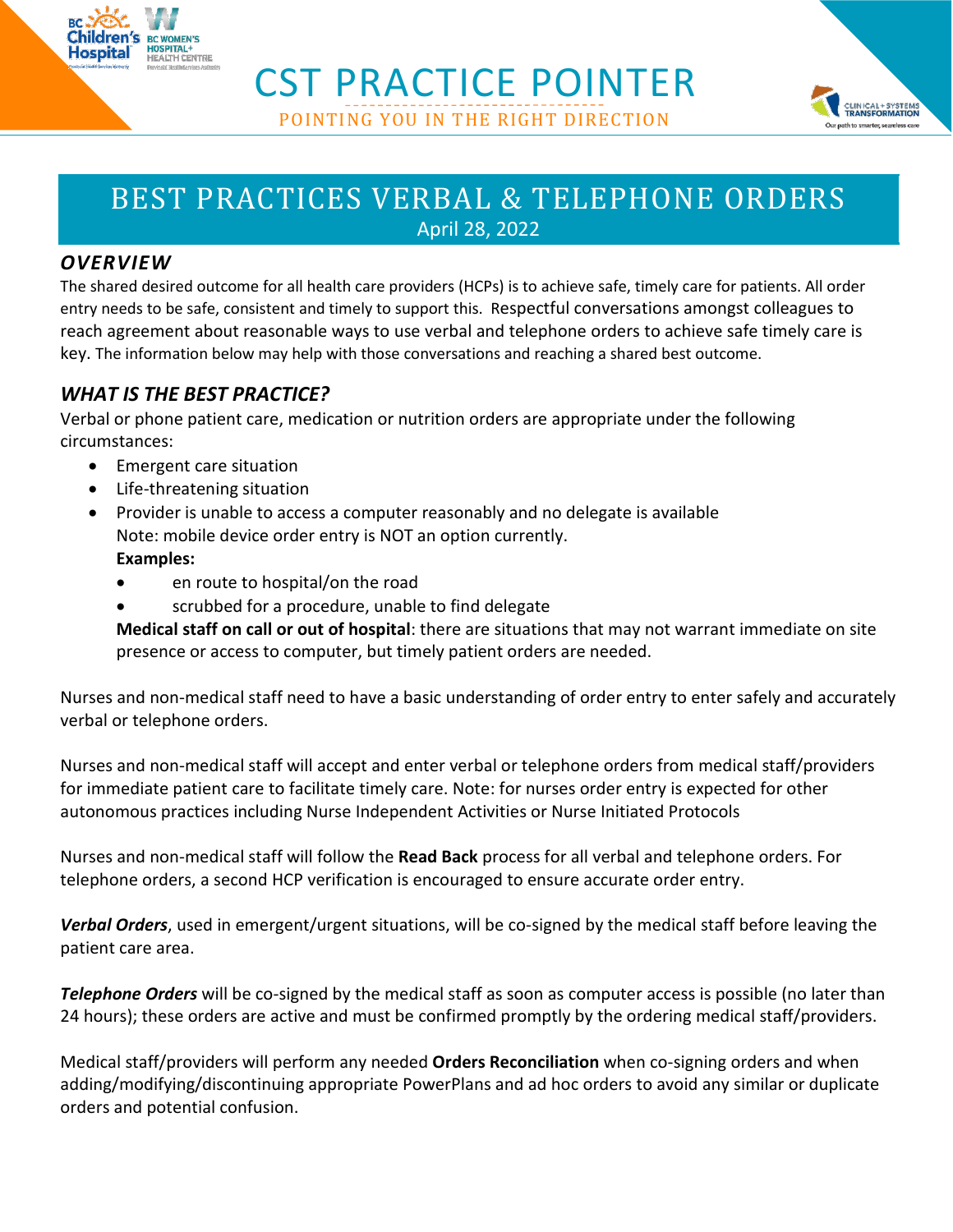



## *RECOMMENDATIONS & NEXT STEPS*

SPITAL+<br>ALTH CENTRE

Medical staff/providers enter orders directly whenever possible. When verbal or telephone orders are necessary, limit the complexity when possible – use ad hoc orders to support immediate patient needs and avoid complex PowerPlans requiring decision making. Tip: remain on the line while the order is being entered and talk through the process to support the nurse(s) with safe order entry.

Nurses and non-medical staff practice entering orders to ensure competency with this. At the unit/area level, work with leaders and educators to identify best methods to achieve this competency. Tip: liaise with Clinical Informatics Specialists and utilize CST Cerner Help for support with effective order entry.

Leaders are recommended to track/trend verbal and telephone orders use by area and service for focused education needs, workflow reviews and team communication.

## *WHO DO I CONTACT FOR FURTHER INFORMATION?*

Contact your unit/area leaders to discuss specific situations and needs.

Contact Professional Practice for support as needed.

### *POLICIES & SUPPORTING RESOURCES*

Note: the BCCH/BCW policy is specific only to medication orders. The CST policy includes all orders.

#### BC Children's and Women's Hospital - [Medication Order Requirements Policy,](http://shop.healthcarebc.ca/phsa/BCWH_2/Pharmacy,%20Therapeutics%20and%20Nutrition/C-0506-11-60283.pdf) see section 1.2.5 and 1.2.6

Excerpt:

#### 1.2.5 **Verbal** (Medication) Orders

No verbal orders for medications are acceptable, except under the following circumstances:

- Emergent care.
- Life-threatening situation.

Where such orders are necessary, the registered nurse, or other qualified practitioner, must repeat the verbal order back to the prescriber for verification. Whenever reasonably possible, a second RN or other qualified practitioner should also receive the verbal order and countersign the medication order. The prescribing physician will countersign the medication order before leaving the patient care area.

#### 1.2.6 **Telephone** (Medication) Orders

Telephone orders for medications are allowable if the Prescriber cannot reasonably attend the patient care area to write (or enter using an offsite electronic method) the order within an appropriate time frame for care.

Where such orders are necessary, the registered nurse, or other qualified practitioner, must repeat the medication order back to the prescriber for verification, unless the situation urgency does not allow for such verification. Whenever reasonably possible, a second RN or other qualified practitioner should also receive the verbal order and countersign the medication order.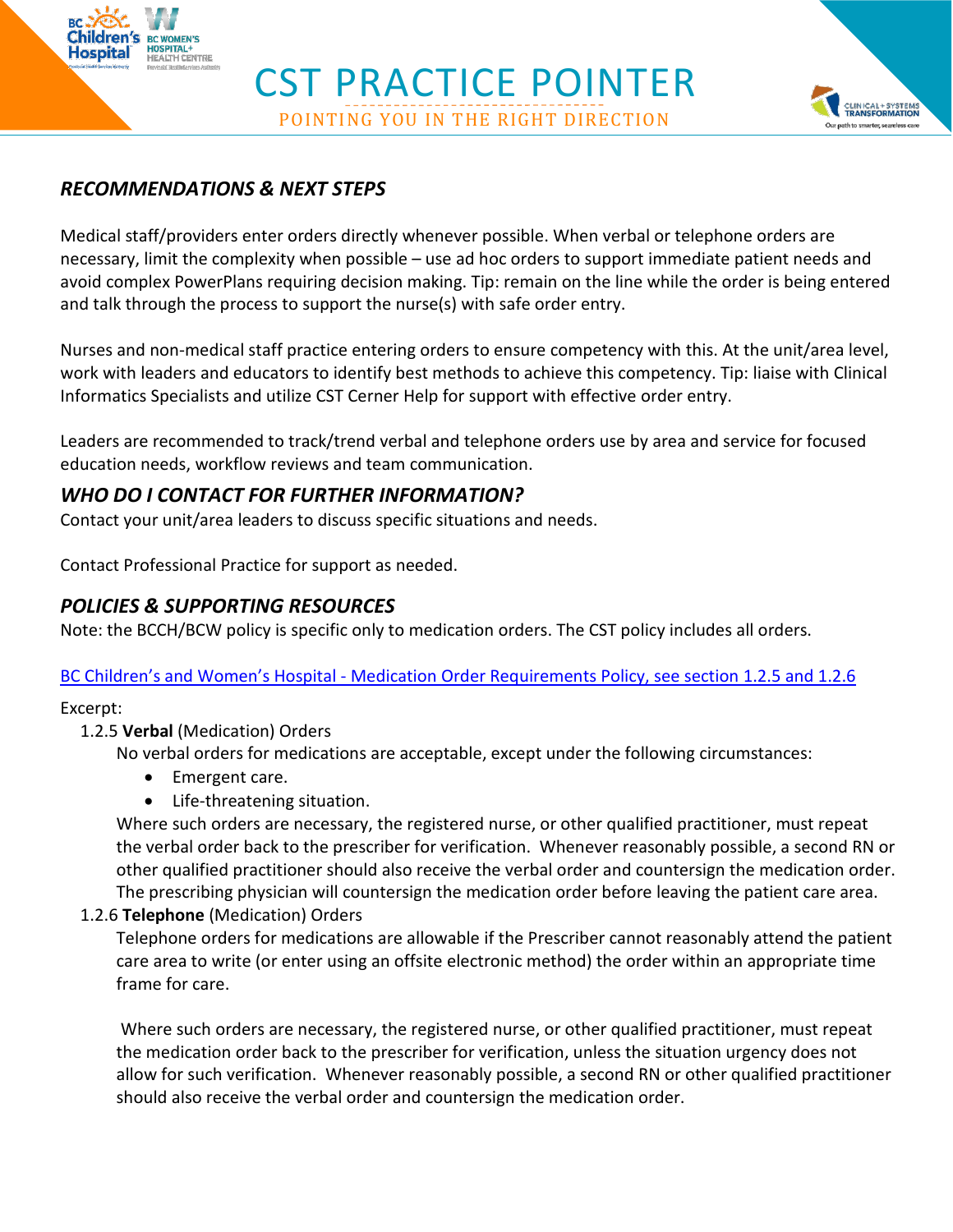The prescribing physician, or designated replacement physician, will sign the telephone order as soon as possible, and in all circumstances within 24 hours of the order time.

**CLINICAL+SYSTEMS**<br>TRANSFORMATION r path to smarter, seamless ca

CST PRACTICE POINTER

POINTING YOU IN THE RIGHT DIRECTION

#### **[CST Orders Management Policy](http://shop.healthcarebc.ca/CST_Documents/CSTOrdersManagementPolicy.pdf)**

**BC WOMEN'S** D**SPITAL+**<br>EALTH CENTRE

Excerpt:

#### 2.4.1 **Verbal Orders**

a. **Verbal orders** will only be accepted by a DHCP when the ordering Provider is in an **emergent or procedural situation** and is therefore unable to write the order.

b. **Read back process** must be used for all verbal orders.

c. The accepting DHCP must transcribe the verbal order in the patient's health care record at the earliest possible time.

d. EHR Alerts (e.g. for allergy status) generated for the given verbal order shall be managed in consultation with the ordering DHCP.

e. All orders must be co-signed by the ordering Provider at the earliest possible time in alignment with HO Medical Staff Rules. In the community setting without an EHR, if the Provider is not available to sign the order, a new faxed order should be provided by the Provider to confirm the verbal order.

#### Excerpt:

#### 2.4.2 **Telephone Orders**

a. **Telephone orders** will be accepted by a DHCP in situations where the order is urgently needed and the ordering Provider is not able to write or electronically enter the order directly into the patient's health record.

b. The accepting DHCP must transcribe the telephone order in the patient's health care record at the earliest possible time.

c. Read back process must be used for all telephone orders.

d. Telephone orders must be received directly by a DHCP and cannot be relayed through a third party or left on voice mail or with answering services or sent by text message.

e. EHR Alerts (e.g. for allergy status) generated for the given telephone order shall be managed in consultation with the ordering Provider.

f. All orders must be co-signed at the earliest possible time in alignment with HO Medical Staff Rules. In the community setting without EHR, if the Provider is not available to sign the order, a new faxed order should be provided by the Provider to confirm the telephone order.

#### **The BC College of Nurses and Midwives Scope of Practice** for verbal and telephone orders states**:**

*Registered nurses (RNs) and registered psychiatric nurses (RPNs) and licensed practical nurses (LPNs) … accept a verbal or telephone client-specific order only when there is no reasonable alternative, according to organizational/employer policies and processes, and when doing so is in the best interest*